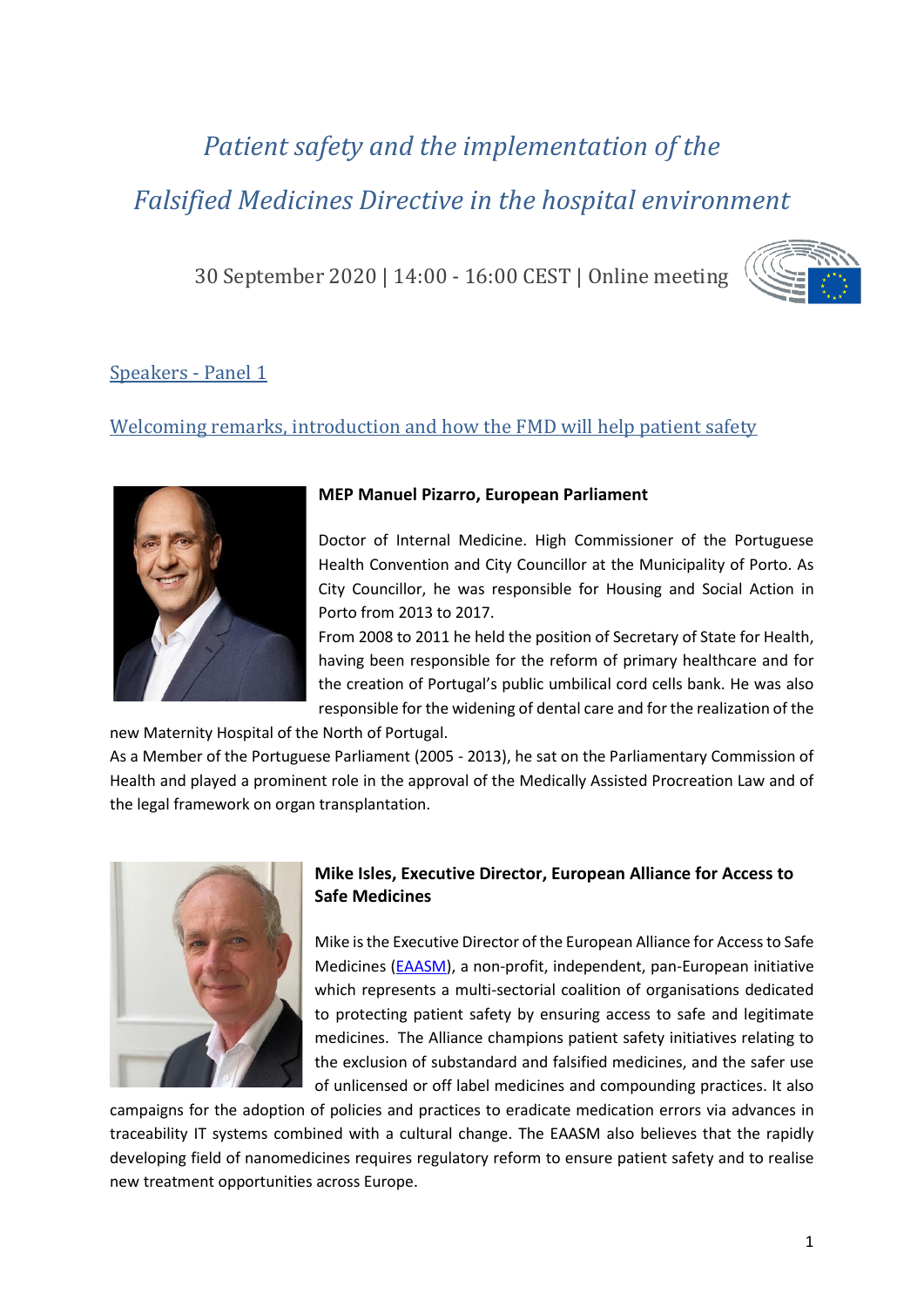Mike is also the Executive Director of the Alliance for Safe Online Pharmacy in the EU [\(ASOP EU\)](https://buysaferx.pharmacy/eu/). With over 30,000 fake pharmacy websites targeting Europe on any given day, this multisectoral organisation's mission is to enable patients to buy their medicines online safely – where it is legal to do so. Its aim is to produce concrete legislative and voluntary actions that will make a real difference and ultimately benefit the health of patients.

Mike is also European Medicines Partnership Director for International Health Partners a UK charity whose Queen's Award for Enterprise for continuous Innovation, recognised the tremendous humanitarian work sourcing donated quality medicines from the healthcare industry and coordinating delivery via secure supply chain solutions to disaster-struck areas in close liaison with NGOs.

# Speakers – Panel 2 Status of implementation of the FMD



# **Fanny Trenteseaux, Project & Partner Manager, Legal & Partner Engagement, European Medicines Verification Organisation (EMVO)**

Fanny has been working for **EMVO** for the past three and a half years. During that time, she has worked as a *Project Coordinator and Customer Relation Manager* mostly supporting the onboarding process by companies and defining the process around legitimacy checks whilst ensuring regular reporting. Fanny's position then evolved into *Project* 

*and Partner Manager* where she manages the National Medical Verification Organisations (NMVOs), whilst also being involved in the management of the EMVO Stakeholders to ensure that EMVO's representation and reporting capabilities are upheld.



#### **Maija Gohlke-Kokkonen, General Manager, Finnish Medicines Verification Organisation**

Currently, Maija is the General Manager of the Finnish Medicines Verification Organization [\(FiMVO\)](https://www.laakevarmennus.fi/) and has contributed to establishing the verification system in Finland from its inception.

Maija has 20 years' experience in regulatory affairs, OTC and environmental concerns with Pharma Industry Finland, the innovative industry representative in Finland. Throughout her career in the pharmaceutical industry, Maija has been actively involved with the

European Federation of Pharmaceutical Industries and Associations (EFPIA) and the Association of the European Self-Medication Industry (AESGP). Maija has previously also worked for the National Medicines Agency in Finland.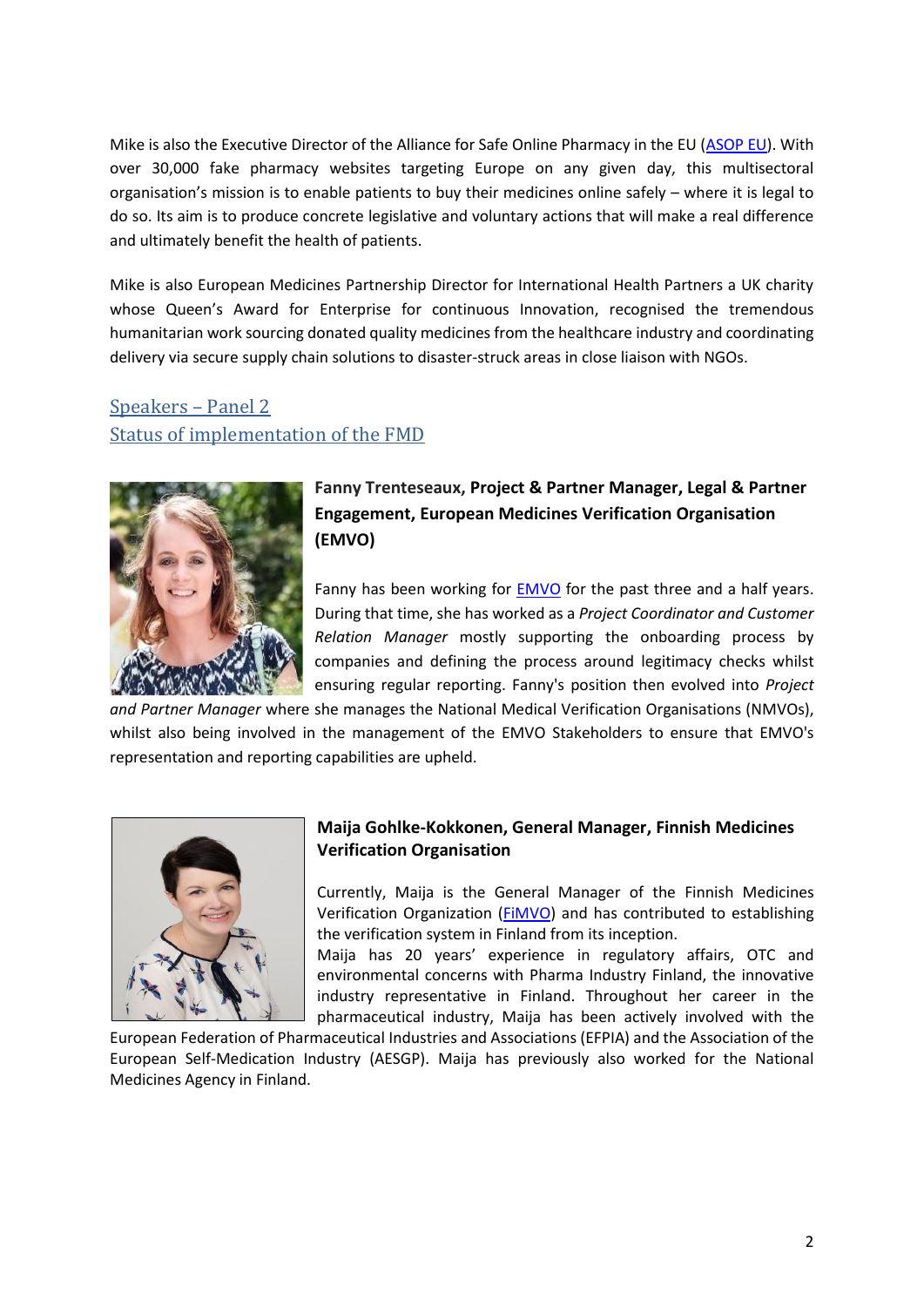

## **András Süle, Director of Finance, European Association of Hospital Pharmacists**

Dr Süle is currently the Chief Pharmacist at Péterfy Hospital and Trauma Center and the Chief Pharmacy Advisor at Duna Medical Center. He is a guest lecturer and lead developer of the Hospital Pharmacy Specialisation programme at Semmelweis University and Director of Finance of the European Association of Hospital Pharmacists [\(EAHP\)](https://www.eahp.eu/). He obtained a PhD from Semmelweis University, Budapest, in 2008 and has since gone on to complete a PharmD Specialisation in Pharmaceutical Technology and a PharmD Specialisation in Clinical Pharmacy. In addition,

Dr Süle is serving as FMD and eHealth advisor at the National Healthcare Services Center in Hungary and was the President of the Hungarian Chamber of Hospital Pharmacists before joining EAHPs Board of Directors in 2014.

### Speakers - Panel 3

Practical solutions to a successful implementation of the safety features and future developments



#### **Grant Courtney, Principal Consultant, Be4ward**

Grant is a Principal Consultant with [Be4ward,](http://www.be4ward.com/) a specialist consulting services to the global healthcare industry.

Prior to joining Be4ward he spent 24 years working in the healthcare industry for GlaxoSmithKline in both manufacturing, supply chain and commercial positions. Over this time, he held a number of global roles and developed deep subject matter expertise in areas including: serialisation, traceability, brand protection, digital and smart packaging. He has also been recognised through several industry awards including the Institute

for Safe Medication Practices Award for preventing the spread of counterfeits in Nigeria and the Best Pharmacy Initiative - Falsified Medicines Directive anti-counterfeiting model.

Grant has been a trusted advisor to European Federation of Pharmaceutical Industries and Associations (EFPIA) in defining the industry's advocacy and strategic approach to anti-counterfeiting and product traceability in Europe. He was an elected member of the GS1 Global Healthcare Leadership Team for ten years, developing the organisations strategy for driving adoption of standards to increase patient safety and lower healthcare costs globally. During this time he also held the role of co-chair of the GS1 Healthcare Public Policy group which provided advocacy and advised regulators and authorities on how to implement global standards.